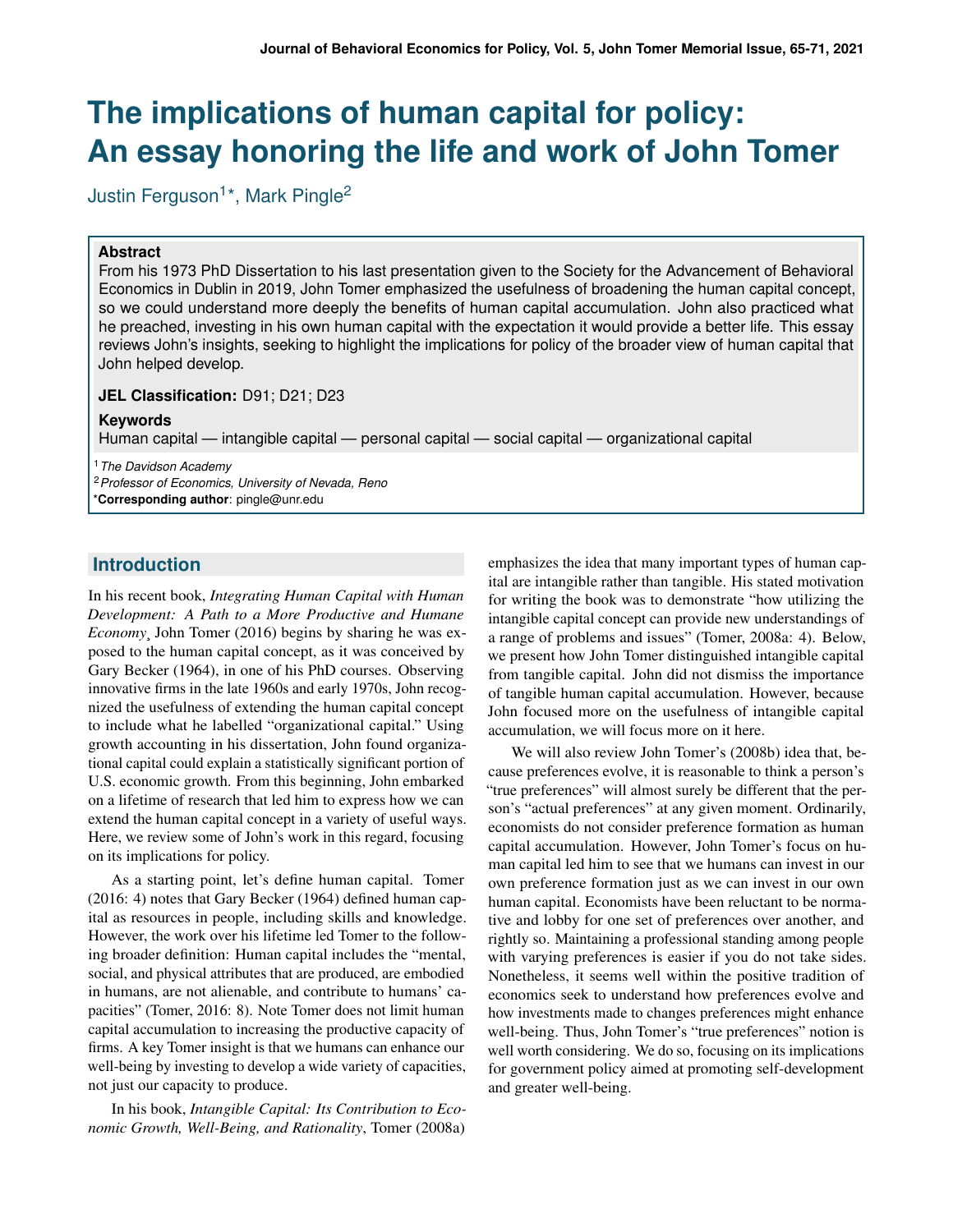## **Tangible and intangible capital**

In the title of his book, *Intangible Capital: Its Contribution to Economic Growth, Well-Being, and Rationality*, Tomer (2008a) indicates his purpose. He distinguishes intangible human capital from tangible human capital, noting the economics discipline has more often and more carefully considered the later than the former. The book seeks to identify ways in which more carefully considering intangible capital can "provide new understandings for a variety of problems and issues (Tomer, 2008a: 4).

In distinguishing tangible from intangible, Tomer associates tangible with the traditional definitions of human capital. Tangible human capital "refers largely to skills and knowledge" ... "acquired using cognitive mental capacities" ... [where] the "process of acquiring these abilities is generally observable" (Tomer, 2008a: 14). As with physical capital accumulation, the standard focus on accumulation of tangible human capital is the impact it has on firm productive capabilities.

In contrast, Tomer (2008a: 14) describes intangible capital as including elements beyond generally observable skills and knowledge, and people often acquire these elements by a non-cognitive means. Like tangible capital, intangible capital provides a long lasting, rather than transient, improvements. However, the improvements provided by intangible capital accumulation may include capacities in addition to productive capacity. Intangible human capital elements can be substitutes for tangible elements, but they tend to complements.

Two broad categories of intangible capital identified by Tomer are personal capital and social capital. Personal capital is capability derived from "individual psychological, physical, and spiritual functioning" (Tomer, 2008a: 82). For Tomer (2008a: 20) emotional intelligence is a "very important component of personal capital." Social capital refers to capability derived from "enduring features of the social landscape" (Tomer, 2008a: 16). Social capital is embodied in relationships, and Tomer often uses the term relational capital to emphasize this fact.

### **Personal capital**

An investment in personal capital may increase personal capabilities by enhancing cognitive individual knowledge (Tomer, 2008a: 21), but Tomer (2016: 5) emphasizes the increase that can come from non-cognitive "psychological, physical, and spiritual functioning." Non-cognitive factors include emotional intelligence, motivation, self regulation, consciousness, curiosity, perseverance, self-control, and self-esteem. These factors tend to increase personal well-being indirectly after they first enhance capability, but Tomer also identifies ways the accumulation of personal capital can directly increase well-being.

Tomer (2008b: 1705) notes that great thinkers have not all come to the same conclusion about the ultimate ends that define a good life. Their varied ultimate ends include sat-

isfaction/utility/pleasure, happiness more generally, a great achievement, a desirable mental state, health, intimate personal relationships, relationship with God, and more. A line of thinking relatively unique to John Tomer, which we focus on in a separate section below, is identifying our own "true preferences" is an investment in personal capital we can make that will directly increase our well-being. This involves reflecting on your values, thinking long term, considering your sense of morality, contemplating what brings you happiness, and determining what ultimately is good for you (Tomer, 2008b: 1704).

The other way Tomer (2008b: 1706) perceives accumulation personal capital can directly enhance well-being is by better enabling "one to obtain satisfaction from one's life activities." An addiction is not a rational choice, Tomer (2008a: 154) notes; it is "a bad habit." By investing in personal capital, you can alter your habits and transform your preferences, so you obtain more well-being from the actions you take and goods you consume. Thus, it is rational to invest in personal capital in this manner.

The indirect impacts of personal capital on well-being arise because our brains have the ability to develop automated responses and the ability to over-ride automated responses. The idea that we develop bad habits is the idea that our automated responses are not always healthy. One key element of personal capital is the ability to recognize bad stimuli, so you can avoid them. Nudges are related to this element, priming you to implement your better automated behaviors (Tomer, 2016: 47). Another other key element of personal capital is the ability to over-ride the bad stimuli (i.e., exhibit selfcontrol), so you do not take a bad action when you cannot avoid a bad stimulus (Tomer, 2016: 28).

In addition to helping us overcome bad habits, a key to effectively accumulating personal capital concept is developing good habits, so we consistently make choices we do not regret later regardless of the environmental stimuli. Tomer (2016: 30) ties habits to "personality traits," which he defines as "enduring patterns or thoughts, feelings, and behaviors that reflect one's tendency to respond in particular situations." We develop our personality traits, good or bad, over time (Tomer, 2016: 200). Investing wisely in personal capital involves developing personality traits that support good habits. Of course, people differ regarding what is good versus bad, so part of developing personal capital is developing a personal view about what personality traits are virtues versus vices.<sup>[1](#page-1-0)</sup>

Investing to accumulate emotional intelligence is another way to enhance well-being through accumulating personal capital. Emotional intelligence is a non-cognitive capability. Tomer (2008a: 84) describes emotional intelligence as

<span id="page-1-0"></span> $1$ McCloskey (2006: 64) defines a virtue as "a habit of the heart, a stable disposition, a settle state of character, a durable, educated characteristic of someone to exercise her will to be good." Thus, using Tomer's definition of a personality trait, we can say a virtue is a good personality trait. McCloskey (2006) provides an extensive discussion of virtues, providing in depth explanations why particular dispositions (courage, justice, temperance, prudence, faith, hope, love) are virtuous.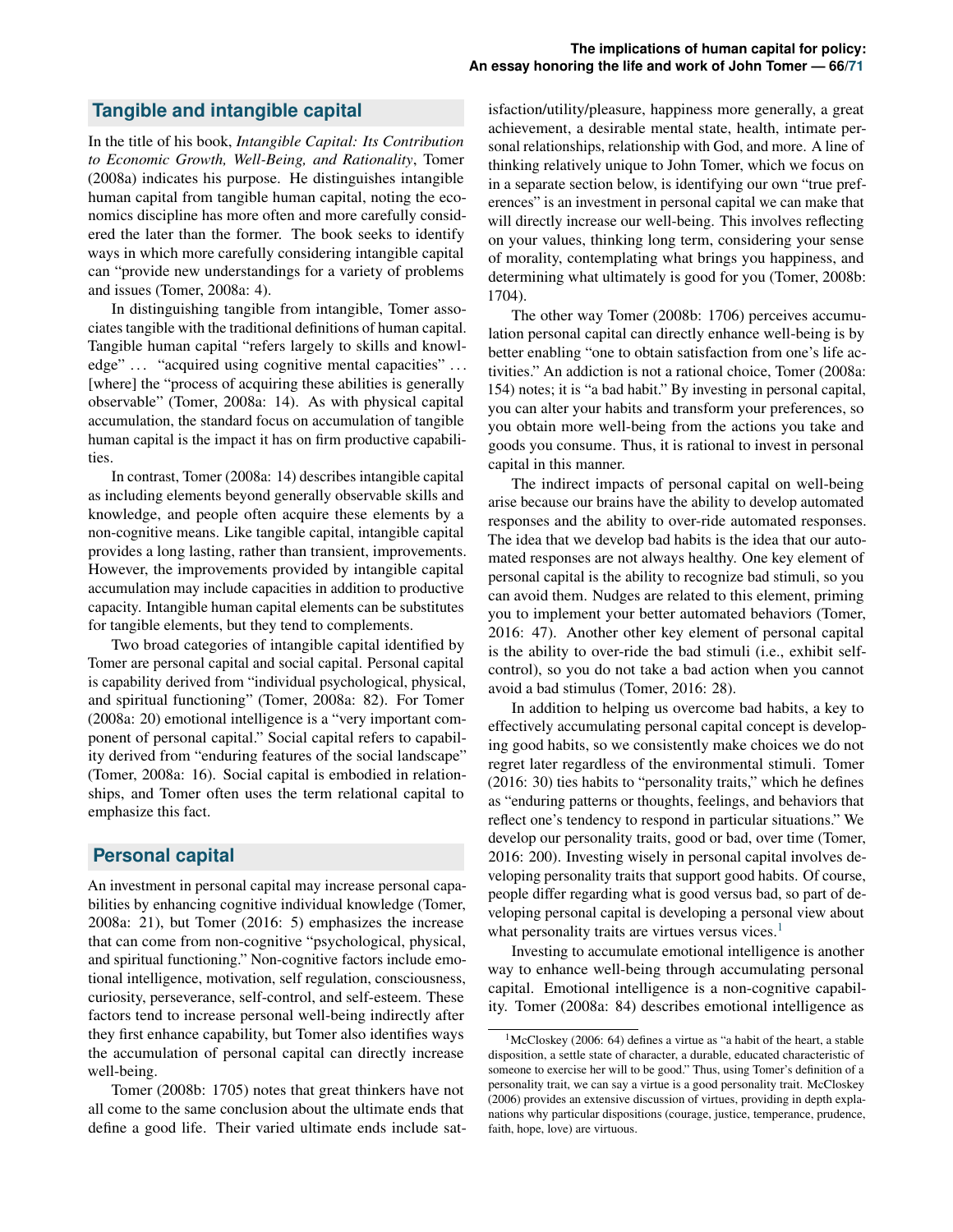the capacity for recognizing your own feelings and those of others. Relative to self, it involves the ability to motivate yourself, manage your emotions, express your feelings, and identify your emotional problems. Relative to others, it involves the ability to be empathetic, relate to others and build relationships, and identify and solve relational problems.

Tomer (2016: 45) identifies emotions as driving change. This is in line with the theory presented by Camerer, Loewenstein, and Prelec (2005: 18) that identify emotional or affective processes trigger us to "go" rather than "no-go" or "approach" rather than "avoid." Emotional intelligence does not tell us how to think; it tells us whether to think.

Tomer (2016: 51) provides the following personal policy advice on how to invest in personal capital to build emotional intelligence that provides capacity to manage a negative emotion: Intentionally practice identifying the cues that stimulate your negative emotion, develop alternatives to the negative emotion in advance, and deliver those new emotional responses to the cues. Subconscious and non-cognitive emotional responses to stimuli may well lead us to under-save, over-react, and engage in other behaviors that we later regret. John Tomer especially had interest in emotional response and eating health. He describes "conditioned hypereaters" as people who have "become powerless in the face of certain foods ... emotional or compulsive" (Tomer, 2013: 90). In general, to enhance well-being, Tomer recommends accumulating personal capital so you possess the abilities to control your impulses, delay gratification, and keep your emotions from dominating you.

Three final elements of personal capital identified by Tomer are worth mentioning. First, referencing the work of Gigerenzer and Goldstein (1996), Tomer (2016: 52–53) emphasizes that a key part of developing your personal capital is identifying heuristics that suit different decision environments. These "fast and frugal" heuristics allow us boundedly rational decision makers to make relatively good decisions without incurring high decision costs. Second, referencing the work of Filer (1981), Tomer (2008a: 44) emphasizes the value of accumulating drive and the desire to be the best. More so than eight other non-cognitive personality traits, these two traits explain why some workers obtain higher earnings. Third, referencing Goleman (1998), Tomer (2008a: 86) emphasizes the value of trustworthiness. Trustworthiness especially contributes to productivity when a team is working in ambiguous situations where you have to take someone's word for it.

# **Social capital**

Tomer (2008a: 24) distinguishes your social capital from your personal capital by noting the former is embodied in your relationships while the latter is embodied in you as an individual. Some elements of social capital are highly tangible, for example the knowledge you accumulate as you interact with others, but other elements that are highly intangible, like the grit or determination you might accumulate from interacting with others (Tomer, 2008a: 18). Notably, tangible

social capital, like physical capital, will tend to depreciate with use, but intangible types of social capital often will appreciate with use (Tomer, 2012: 533–534). Just as it is useful to have assets that appreciate rather than depreciate in a financial asset portfolio, so it is useful to have appreciating intangible social capital elements in a human capital portfolio.

Developing social capital in the form of a social network can help you develop your ability to recognize bad stimuli and your over-ride your brain's automated responses that are unhealthy for you (Tomer, 2016: 28). People within a family or broader social network can hold each other accountable to commitments. $2$  Our preferences evolve, and because we are boundedly rational, our decision-making evolves and is dependent upon aspirations (Tomer, 2016: 41). Your social network will tend to influence both your preferences and aspirations over time, for better or worse.<sup>[3](#page-2-1)</sup> Therefore, you invest (positively or negatively) in your social capital as you choose those with whom you interact.<sup>[4](#page-2-2)</sup>

Our social networks, especially our families, greatly shape our emotional intelligence, especially when we are young. A dysfunctional household might be defined as one "where parents do not or cannot invest in the development of noncognitive human capital" (Tomer, 2016: 37). Because emotional intelligence, especially self-control, is so important for success, there may be a useful role for government, especially school systems, for filling in gaps left by dysfunctional families. Tomer (2016: 36) contends "more educational resources need to be focused on developing non cognitive capabilities," and he also notes the usefulness of social emotional learning programs for developing greater emotional intelligence (Tomer, 2016: 29).

Referencing Easterlin (1974), Tomer (2008a: 136) notes that we tend to judge our how happiness or well-being relative to others, using a "reference standard . . . derived from ... prior or ongoing experience." Our current family situation, family history, broader current social network, and the living conditions of those our community all influence our expectations and aspirations. In turn, these expectations and aspirations influence our happiness or well-being. We cannot change history, but we can recognize that our standards, expectations, and aspirations tend to be relative. We can then proactively invest in social capital to influence our own happiness by choosing, at least to some degree, our physical environment and the people who surround and influence us.

<span id="page-2-0"></span><sup>&</sup>lt;sup>2</sup>See Charness and Dufwenberg (2006) for evidence that guilt aversion motivates people to keep promises, even when breaking the promise does not trigger a material cost. Charness and Defwenberg provide evidence that making a promise to another person increases the expectation in you and the other person that the promise will be kept. This increases the psychic cost one incurs in the form of guilt for not keeping the promise, motivating the promise to be kept.

<span id="page-2-1"></span><sup>3</sup>See Tomer (2001: 253) and Tomer (2016: 12) for discussions by John Tomer about how building social capital can address obesity.

<span id="page-2-2"></span><sup>&</sup>lt;sup>4</sup>See Chen and Li (2009) for an interesting investigation of how group identity can affect your preferences. Merely associating with one group category rather than another can make a difference.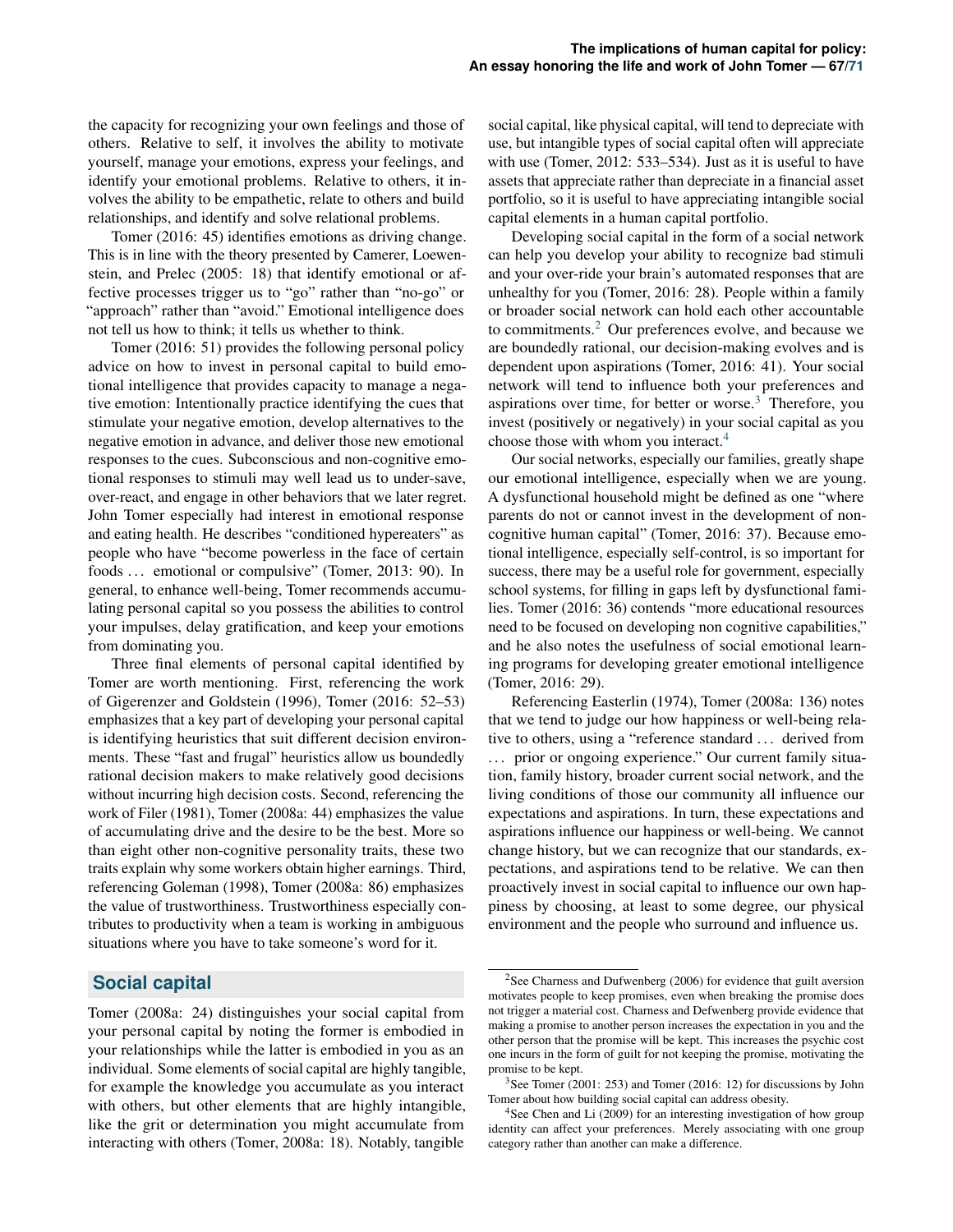John Tomer also emphasized the significance of social capital accumulation for societal health. The fact that poorer households are more likely dysfunction and dysfunctional households are more likely poor exacerbates income inequality (Tomer, 2016: 37). Decreases in social capital within families accounts for much of the increases observed in divorce, out of wedlock births, crime, and drug use (Tomer, 2008a: 165).

On the positive side, Tomer stresses that the accumulation of social capital can enhance economic growth. Trust and trustworthiness reduce transactions costs as people interact, so investing in social capital in ways that develop these can enhance economic growth (Tomer, 2008a: 36–37). Social capital in the form of norms and sanctions can enhance growth by resolving social dilemmas where individual incentives create inefficiency (Tomer, 2008a: 37–38).

Tomer (2016: 76) references McCloskey (1996), who stresses that capitalism inculcates virtues, particularly trust and trustworthiness, that promote economic success. However, Tomer (2008a: 191) also states his perspective indicates "there is a strong case for government action whenever there are clear and glaring well-being failures, and especially when these are produced by systematic societal externalities." He specifically notes cigarette smoking, drug use, and obesities as examples where government has played a useful role but could do more.<sup>[5](#page-3-0)</sup> A key point is "all values are not created equal" in terms of supporting what most would label successful economic outcomes, so effectively accumulating social capital involves intentionally forming social networks that promotes some values over others.<sup>[6](#page-3-1)</sup>

Interestingly, Tomer also contends investments in social capital can enhance well-being without enhancing economic growth. Our social networks shape our preferences, and Tomer uses the term consumption capital to describe the capability we have for obtaining well-being from consumption. (Yes, you can learn to eat and enjoy eating your vegetables). Tomer (1996) suggests government policy can even be use to foster peoples' capacities for attaining well-being from their consumption activities. For example, government can promote the health benefits of exercise and eating particular foods while at the same time informing people of the health detriments of not exercising, smoking, taking drugs for recreating, and eating particular foods.

Tomer (2008a: 266) also emphasizes the importance of social capital for determining the success of socioeconomic transitioning. Tomer (2008a: 115) notes that the existing social capital in a society represents a friction that makes a socioeconomic system strongly resistant to change. He explains the difficulty former Soviet controlled economies have had transitioning to more market oriented economies as being caused by social capital accumulations adapted to

bureaucracy, magnifying the consequences of transactions costs that must be incurred in a market environment (Tomer, 2008a: 108). For policy, this indicates the importance of investing in social capital so the "soft systems" of the society are changed so as to align with the changes made in the "hard systems" (Tomer, 2008a: 108).

# **Organizational capital**

In his book *The Human Firm*, Tomer (1999: 196) defines organizational capital as "productive capacity that is embodied in an organization's people relationships." Organizational capital is social capital because it extends to the social relationships between individuals within an organization. It is "created intentionally by persons who view it as an investment from which they hope to profit (Tomer, 1999: 196)" and is human capital because it enhances organization's ability to produce.

Because studying organizational capital involves paying attention to relationships, it is something economists typically ignore (Tomer, 1987: 147). Tomer (1987: 136) refers to Alfred Chandler who identified the creation of an organization as the fundamental entrepreneurial act. Coase (1937) also conceived the formation of the firm as an entrepreneurial act, noting the economists in his day had identified the organizing role of the entrepreneur as a fourth factor of production. "Within a firm," Coase (1937: 388) reasoned, "market transactions are eliminated and in place of the complicated market structure with exchange transactions is substituted the entrepreneur-coordinator, who directs production." Coase (1937: 393) defined a firm as consisting of "system of relationships which comes into existence when the direction of resources is dependent on an entrepreneur." John Tomer's interest in organizational capital was largely motivated by his belief that economics would be enriched by a closer examination of the internal workings of the firm, particularly relationships between individuals and units.

Augier and March (2008) offer a summary of the "behavioral theory of the firm" as conceived by Richard Cyert, James March, and Herbert Simon. The describe the center of this theory as the view that "a firm is an adaptive political coalition ... between different individuals and groups of individuals in the firm, each having different goals and hence possibly in conflict" (Augier and March, 2008: 3). Because human rationality is bounded, the goal of the firm cannot simply be profit maximization. Rather, a firm will tend to have multiple goals, and it operates by forming aspirations relative to each goal, seeking to satisfice (meet the aspiration level) rather than maximize. Goal setting is a process, not a one-time event, impacted by learning and by bargaining among the different individuals and groups within the firm with varying interests. John Tomer focused on how the relationships of people within the firm could enhance the productivity. Tomer (1987: 20) emphasized that training within a firm is a process of socialization. By inculcating "how we act here," this training builds productive capacity by aligning the actions of the various individuals and groups with firm goals.

<span id="page-3-0"></span><sup>&</sup>lt;sup>5</sup>See Tomer (2013: 92) for a detailed discussion of Tomer's government policy suggestions for reducing obesity.

<span id="page-3-1"></span> $6$ See Pingle and Adajar (2018) for a survey of research that relates values and preferences to economic success.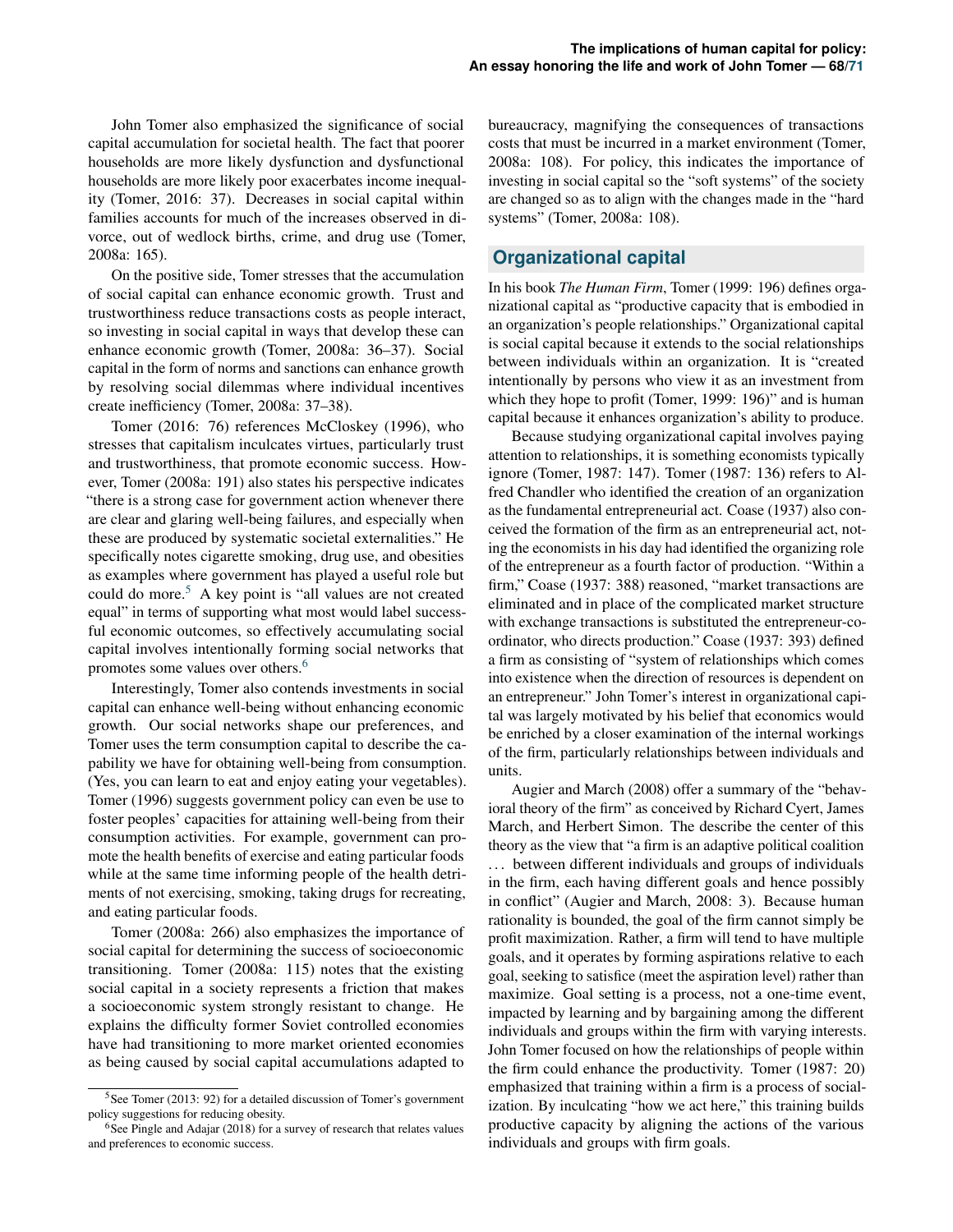Rules, adaptation, and slack exist in firms because the attention of the ultimate decision maker, the entrepreneur, is scarce. Augier and March (2008: 3) describe the firm as "a system of rules that change over time in response to experience." Rules establish routines. Routines constitute most of the actions taken within the firm, and the rules allow the entrepreneur to control these actions. However, search, learning and negotiation are also routine, and these activities are the means through which the firm adapts. Firms without the ability to adapt tend to eventually fail because the environment eventually changes in a way that makes existing rules obsolete. Accumulating "slack," for example inventories of product output and factor inputs, provides more ability to adapt to changes in the environment (e.g., more product demand than expected) and more ability to cope with the inevitably decision errors that stem from bounded rationality.

Augier and March (2008: 3) present the primary behaviors of their adapting behavioral firm: (1) search for solutions to problems, (2) cope with conflict, (3) reduce uncertainty, and (4) learn (e.g.., how to change aspiration levels, how to allocate attention, how to modify rules). One of the adaptation problems Tomer (1987: 136) identified for firms is how to exploit and cope with new technologies, claiming "organizational innovation is as important as technological innovation in terms of providing new products to consumers." Tomer (1987: 65–66) also emphasized the importance of psychological contracts within the firm for resolving conflict, noting firms have successfully invest in their organizational capital when the relationship built between two people in the organization can overcome opportunism or the incentive to not cooperate.

John Tomer also emphasized the accumulation of organization capital can enhance firm productivity by reducing worker alienation. "The conditions that make work alienating are rooted in the interpersonal relationships in the workplace" (Tomer, 1987: 153). Armed with this perspective, Tomer identifies worker participation (e.g., opportunity to make a real contribution, opportunity to work cooperatively, opportunity to influence and feel a part) as key. Tomer suggests proactive organizational change as one way to enhance worker participation and reduce worker alienation, but also he sees a role for extrinsic government inducements because reduced worker alienation can provide spillover benefits to society (Tomer, 1987: 55).

Tomer (1999) stresses organizational capital has hard and soft attributes. Hard attributes, are "tangible, explicit, and definite." They help firms develop the best decision-making strategies and organizational structures (Tomer, 1999: 196). These hard attributes are more important in larger organizations, helping management to increase "flexibility and integration" among a firm's "horizontal coordinating mechanisms."

Soft attributes are "less definite and (more) holistic," involving a firm's relationships with its constituents (Tomer, 1999: 196). They are developed through "high ideals and leaders who communicate visions that capture people's hearts"

(Tomer, 1999: 196). They help develop a strong "mutual bond" between the firm and its constituents. Generally, organizations that have developed soft attributes are more socially responsible, have higher ethical orientations, and are more patience with customers. This prevents a firm from disregarding its environmental responsibility and its responsibility to provide a fair product to customers.

Tomer (1999) contends government coaching can be more effective than government regulation as a strategy to promote organizational learning and the accumulation of organizational capital. Government signals mistrust when it regulates, but the provision of coach would signal a desire to help. A firm should be receptive to coaching that develops organizational capital because it helps the firm become more (Tomer, 1999: 199).

Specifically, Tomer thought that government coaching could help firms become more flexible and integrated, teach them to more horizontal than hierarchical, and help make them more socially responsible (Tomer, 1999: 199). Coaching would seek to give the firm an effective balance of both hard and soft features, which reduce decision errors and improve business practices (Tomer, 2016: 47–48). Coaching on environmental responsibility and social responsibility more broadly would reduce the "economic failures" that can result from irresponsible firm behaviors, rationalizing the expenditure of government funds for coaching.

## **True preferences**

In two journal articles, Tomer (1996, 2008b) creatively relates human capital formation to preference formation. In economics, Tomer (2008b: 1704) correctly notes rationality is most typically associated with "choosing in order to maximize one's satisfaction given one's preferences." However, Tomer (2008b: 1711) quotes John Stuart Mill, among others, noting people often "would be better off if they had different wants." Investing is personal capital and consumption capital are means why Tomer envisions people improving their well-being by intentionally changing their preferences.

Tomer (1996, 2008b) uses the term "metapreference" to describe a preference about an "actual preference," and he defined a "true preference" as that which represents "the ultimate, unique truth about what is really right and best for a person" (Tomer, 2008b: 1706). External forces, including your family upbringing, your broader cultural environment, advertising, and government institutions (i.e., regulations and laws) influence your actual preferences and metapreferences. Psychological dissonance occurs when metapreference evaluation identifies a gap between actual and true preferences. This dissonance may motivate change, but change can be hard. The key Tomer insight is that we can recognize our preferences are malleable, recognize factors that influence preferences, and proactively invest so we intentionally evolve our actual preferences toward our true preferences.

John, an avid tennis player, provided a tennis example we can use to illustrate. "One may have developed a pattern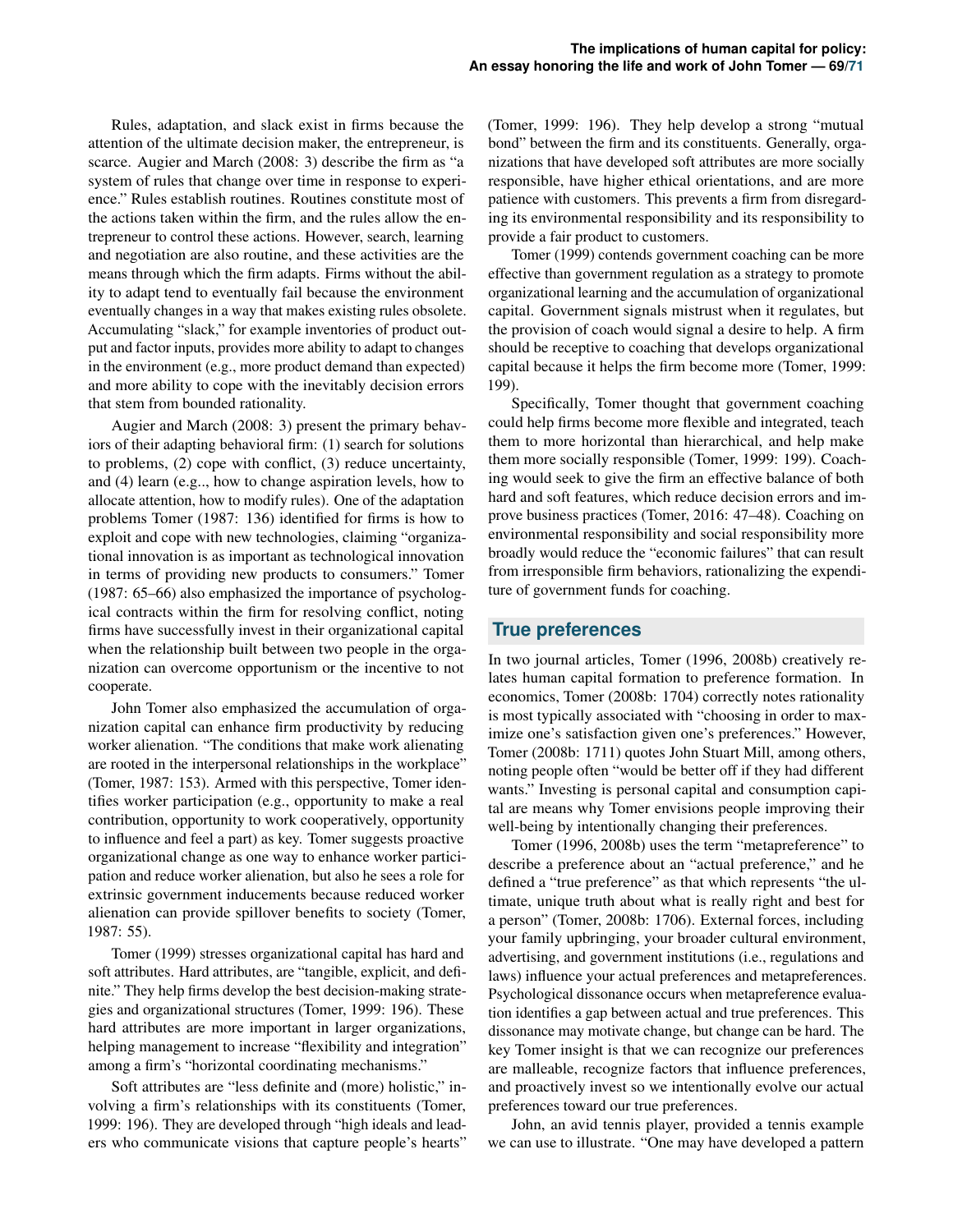of cheating on certain line calls or throwing one's racquet in frustration but not be happy with this pattern" (Tomer, 1996: 620). If this is a self-reference, how might John have sought to alter his preferences? Tomer (2008b: 1706) defines consumption capital as "the individual capacity to use and appreciate goods," and he defines personal capital the "predispositions or general personal qualities" that "enable one to obtain satisfaction from one's life activities." John's recommendations for accumulating consumption and personal capital include, "psychotherapy/counselling, reading books, listening to or viewing audio and video tapes, attending seminars, seeking advice and wisdom from ... religious/spiritual people, engaging in practices such as meditation and yoga, and undertaking a variety of other therapies and experiences" (Tomer, 1996: 634). Personal capital investment also includes direct efforts to "gain a greater awareness of ... true preferences" and "acquiring greater knowledge and experience concerning how to transform one's actual preferences. . . " (Tomer, 1996: 634).

Tomer (2008b) questions whether it is proper to use the word "rational" to describe a person who is make a choice taking actual preferences as given that significantly deviate from true preferences. "Behaving in a truly rational manner" Tomer (2008b: 1707) contends, "means attempting, as best as one can, to discover and then to act in accord with true preferences." Our economics discipline readily notes the market failures associated with externality and public goods problems, and we craft government policies motivated by the knowledge that Pareto improvements are possible. However, we do not readily recognize what Tomer (1996: 624) referred to as the well-being failures, associated with people making choices with actual preferences that significantly deviate from their true preferences. It was insightful for John to recognize government policy may indeed be able to enhance well-being in the Pareto sense, one person being made better off without another being worse off, by encouraging investments in personal capital that allow people to alter their preferences toward their true preferences.

# **Integrating human capital and human development**

In his book, *Integrating Human Capital and Human Development: The Path to a more Productive and Humane Economy*, Tomer (2016) emphasizes that our individual personal and social capital mostly in our youth as we grow and develop physically. Tomer contends we will be better humans individually, and have better societies, if we recognize this relationship and use it to our advantage. All theories of human development contain the idea that success in later stages of development depend upon the outcomes of earlier stages (Tomer, 2016: 74). Tomer (2016: 34) identifies four roadblocks to life success that can arise in youth: (1) incomplete brain development; (2) emotional repression stemming from bad experiences; (3) inadequate development of emotional intelligence; and (4) the development of bad rather than good personality traits. Investments in tangible human capital, primarily personal and social capital, are fundamentally important because they can prevent these roadblocks from arising and can help remove them when they arise.

Tomer (2016: 70–72) describes a smart person (SP), who effectively accumulates intangible human capital as he or she develops physically. SP has a brain that fully develops in childhood. SP is not held back by emotional childhood scars but rather can healthfully manage the emotions associated adverse events. SP has exceptional capacity from cognitive training (e.g., education) because noncognitive capacities (e.g., drive to succeed) have developed to complement the cognitive training. SP has personality traits that support smart choices.

From Tomer's perspective, proactively and intentionally accumulating intangible capital is key to a good life. Tomer (2008a: 169) views addictions and bad habits more generally as arising from life imbalances. Investments in personal and social capital help prevent life imbalances from arising and provide capacities to overcome imbalances that do arise. Tomer (2016: 199) sees the high rate of obesity a prime illustration of the general problem: Insufficient investments in human capital result in many people lacking the capacity to resist temptations.

Tomer (2008a: 171–172) presents what we can label the "Tomer therapy." Invest in personal capital, especially developing emotional intelligence, to reduce life imbalances. Invest in social capital, getting rid of bad relationships and developing good relationships, to provide accountability and point you toward your true preference. Replace stressful and tempting situations with rewarding and fulfilling situations.

# **Conclusion**

To conclude this essay honoring John Tomer, it is fitting to note that he wrote that a life well-lived is "a life rich in meaning and personal growth, a life that reflects one's human-ness and one's membership in a community, and, finally, a life built from some sort of conscious thought and reflection as to its content and purpose" (Tomer, 2008a: 145). John practiced what he preached.

John Tomer (2016: 79) contended, "What economics needs is a behavioral economics for smart people." He also contended, "A society's institutions should be developed to allow citizens to develop human functioning" (Tomer, 2008a: 146). By working to extend the human capital concept to recognize more fully the fruitful roles intangible types of human capital can play, John extended behavioral economics in ways that provide practical tips for how we can life a smarter life. By showing how government, business, families, and individuals can act to accumulate more effectively intangible types of human capital, John provided useful policy suggestions for improving society's institutions. Godspeed John, and thank you for your contributions.